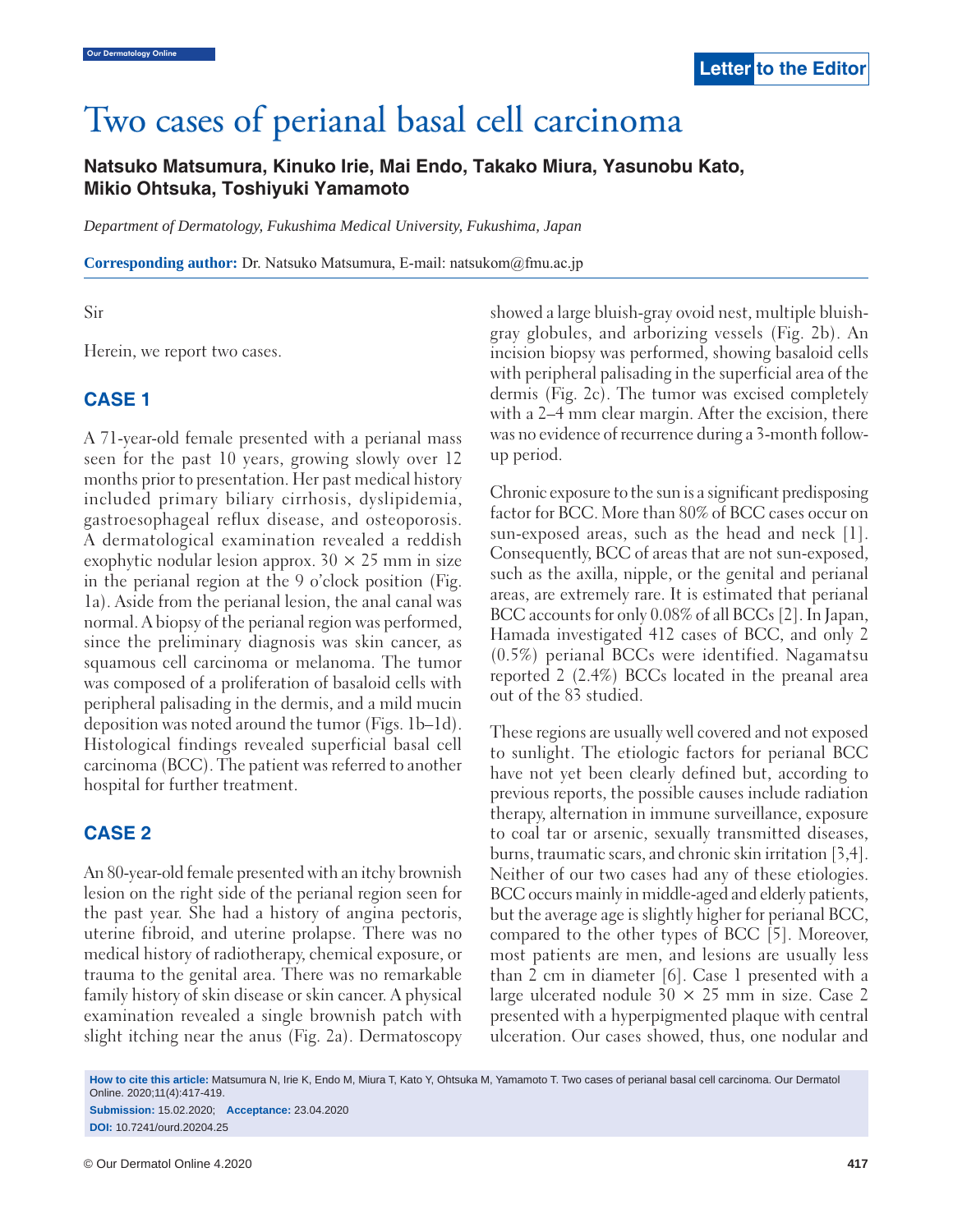#### www.odermatol.com



Figure 1: (a) A reddish exophytic nodular lesion approx. 30 x 25 mm in size with central ulceration. (b) Anastomosing cords of basaloid cells connecting to the epidermis (H&E, ×40). (c) A proliferation of basaloid cells with peripheral palisading in the dermis (H&E, ×100). (d) Mucin pooling around the tumor. Alcian blue and colloidal iron stain positive around the peritumoral space.



**Figure 2:** (a) A single brownish patch with slight itching near the anus. (b) A large bluish-gray ovoid nest, multiple bluish-gray globules, and arborizing vessels. (c) Basaloid cells with peripheral palisading in the superficial area of the dermis (H&E, x40).

one superficial BCC. A literature review revealed that the most common type of perianal BCC is nodular, followed by superficial [2].

According to the National Comprehensive Cancer Network (NCCN), a BCC in the perianal region is considered high-risk. Treatment options for